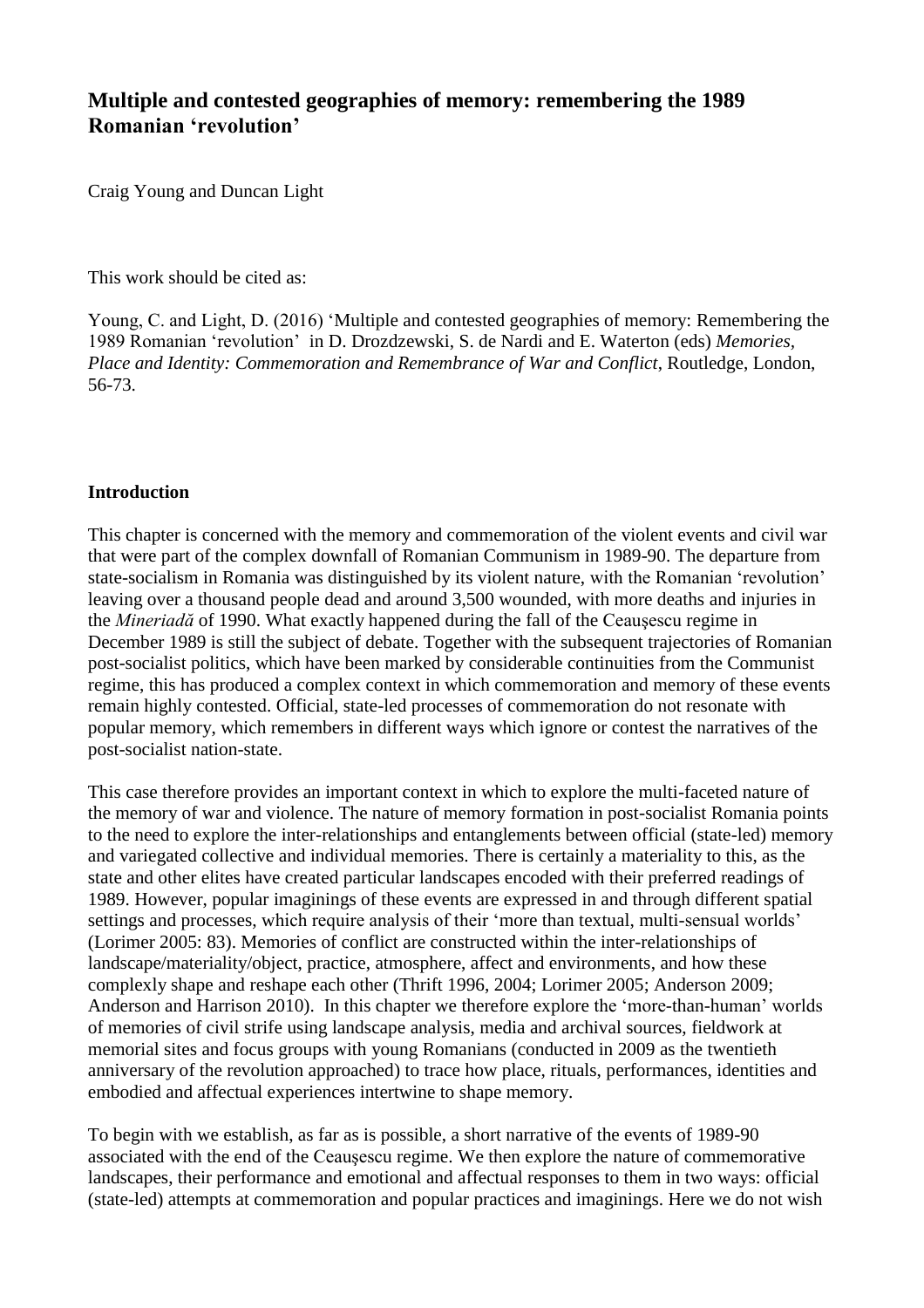to suggest that these are simply opposites, though they can be distinguished in terms of their spatial arrangements and how they are performed, but to draw attention to how official and public processes of memory formation interact. The analysis therefore considers material landscapes and representations initially, but also pays close attention to the 'more-than representational' processes of memory, in which personal, emotional and affectual responses and bodily practices and performances play a key role. To conclude we consider the importance of the locally contingent national context and wider social processes for the nature of this memory formation.

### **The 1989 Romanian 'revolution'**

In 1989 the Socialist Republic of Romania was ruled by Nicolae Ceauşescu, an autocratic and neo-Stalinist dictator. Ceauşescu's decision to pay off Romania's national debt in the 1980s caused unprecedented austerity since most food was exported and energy was rationed at the same time as Ceaușescu pursued a Phaoronic project of rebuilding the capital city. Though Ceaușescu and his wife Elena were universally unpopular, he was the subject of an extravagant personality cult constructing him as the culmination of Romania's historical development and the embodiment of the peoples' aspirations (Tismaneanu 2003).

On 16<sup>th</sup> December 1989 plans in Timoșoara to evict a dissident Hungarian church minister escalated into mass public protest. On Ceaușescu's orders this was quashed by the army and internal security forces (*Securitate*), leaving 21 dead and over a hundred wounded (Siani-Davies 2005). Ceauşescu called a mass public rally in *Piaţa Palatului* (Palace Square – now renamed *Piaţa Revoluţiei*: see Figure 4.1) in Bucharest on  $21<sup>st</sup>$  December intended to demonstrate his control. However, he was heckled by the crowd and the dictator's confusion was broadcast live on television. Realising that this was their opportunity to bring down Ceaușescu's regime, Romanians took to the streets in protest. The army and *Securitate* opened fire, leaving 49 dead and over 400 wounded but this failed to deter the crowds who, the following day, stormed the Communist Party Headquarters. Ceauşescu escaped by helicopter but was later captured. A group called *Frontul Salvării Naţionale* (National Salvation Front (NSF)), led by Ion Iliescu, took power. The army now declared itself on the side of the people and three days of civil war followed during which the army fought against forces supposedly loyal to Ceauşescu. These events culminated with the trial and execution of the Ceauşescus on  $25<sup>th</sup>$  December. The NSF committed itself to abolishing the Communist Party and supporting political pluralism and economic reform.

# FIGURE 1 HERE

These events, in which 1,104 people died and 3,352 were wounded, became known as the 'Romanian revolution'. Initially it appeared to be a genuine 'people's revolution', but by January 1990 doubts were being expressed about the 'official' version of events. It was clear that the NSF had organised itself after the revolution began (Sislin 1991) but quickly took control. It was dominated by second-tier Communist Party members and Iliescu himself had once been a highlevel Party figure. Critics suggested that the revolution was in fact a *coup d'etat* by a faction within the Communist regime intent on overthrowing Ceauşescu without relinquishing power and, furthermore, there are claims that the NSF may have been involved in prolonging the conflict in order to cement its position as the 'guardian of the revolution'. Much of what happened remains shrouded in mystery but Siani-Davies' (1996) account of events – that a revolutionary situation arose without producing a revolutionary outcome – is a good summary. While in official discourse these events are referred to as 'the revolution', most Romanians are sceptical and subscribe instead to the *coup d'etat* interpretation, referring instead to a 'so-called' or 'stolen' revolution. Thus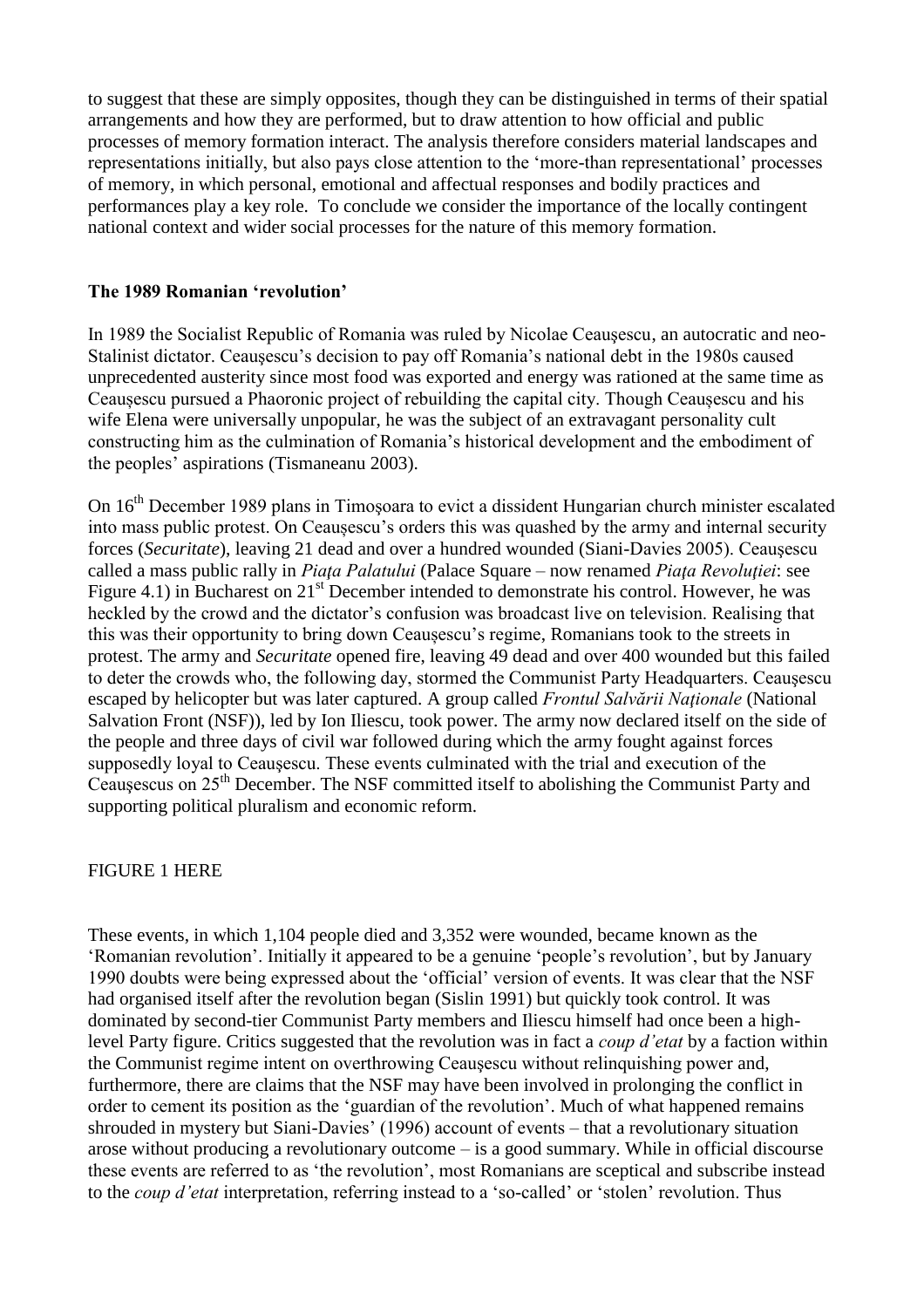throughout this paper we use the term 'revolution' for the sake of simplicity although we are fully aware of the highly contested nature of this term. Indeed, it is the highly contested nature of these events which are significant in shaping the ways in which they are remembered.

### **Elite landscapes of memory and popular responses**

Studies of memory frequently highlight the importance of the state in shaping remembering or forgetting in constructions of 'the nation' (eg. Nora 1989; Halbwachs 1992; Legg 2005a; Forest et al. 2004) and nation-states and other elites frequently try and shape popular imaginings by producing particular material landscapes. Thus we begin our analysis with an analysis of elite, particularly state, commemorative landscapes but then look beyond this to the little-understood public consumption of elite landscapes. Here we argue that the state and other elite groups have attempted to sustain a particular memory of the revolution but that the broader public's emotional and affectual responses to elite landscapes and narratives do not cohere around this narrative.

Following Ceaușescu's overthrow the Romanian state led the way in shaping memorialisation of the revolution (Siani-Davies 2001) and sought to institutionalise the 'peoples' revolution' interpretation of events. The status of 'revolutionary' was bestowed on anyone claiming to have participated in the events granting them privileges, such as tax breaks. Cities that had experienced fighting were declared 'martyr cities' (eg. Brașov, Sibiu and Târgu Mureş). Between 1989-2009, most of the 216 new pieces of legislation relating to the revolution were concerned with honouring 'revolutionaries' (Chamber of Deputies 2011). Other levels of the state were also active. In the early 1990s the street names commission of Bucharest *Primărie* (City Hall) renamed twenty-nine streets in honour of the revolution (Light 2004). Significantly, the emphasis is on the individuals who died rather than the meta-narrative of a popular uprising which overthrew Communism.

This method of commemoration is reflected in a variety of other monuments erected by different parts of the state. During the revolution the NSF took control of the television centre and called upon the people to defend it and 62 people lost their lives there. These events are memorialised in the form of a *troiţa* (a traditional wooden memorial commonly found in rural Transylvania) bearing the inscription 'The revolution existed in our souls, you made it reality with the price of the supreme sacrifice. Your bravery is recognised!  $22<sup>nd</sup>$  December 1989'. Once again this is a form of memorialisation which focuses on ordinary Romanians rather than elites. Nearby houses still display bullet marks from the fighting. This theme is also apparent in Paul Neagu's sculpture *Century Cross*, erected in 1997 as the result of a competition held by the *Primărie* to produce a monument to the victims of the revolution.

In Bellu Cemetery victims of the revolution are buried in rows of uniform graves (recalling practices of the burial of war dead) bearing the Romanian tricolour. The metro station opposite the cemetery has been named *Eroii Revoluţiei* (Heroes of the Revolution). However, this official commemorative landscape is also overlain by personal acts of remembrance, as the graves are decorated with items left by relatives and they act as the sites for personal acts of remembering. Beside the cemetery is the *Biserica eroilor martiri ai revoluției din decembrie 1989* (the Church of the Martyr Heroes of the December 1989 Revolution, 2003) administered by the Romanian Orthodox Church, but built at the initiative of an association of the relatives of the dead. The Romanian Orthodox Church holds special ceremonies each year to commemorate the victims of the revolution at the Patriarchal Cathedral and other significant churches, and these ceremonies are attended by many ordinary Romanians. Thus, official and personal landscapes and practices of remembrance intersect in these multiple spaces of memory in ways which extend and blur elite memory formations beyond the spaces and narratives of the state.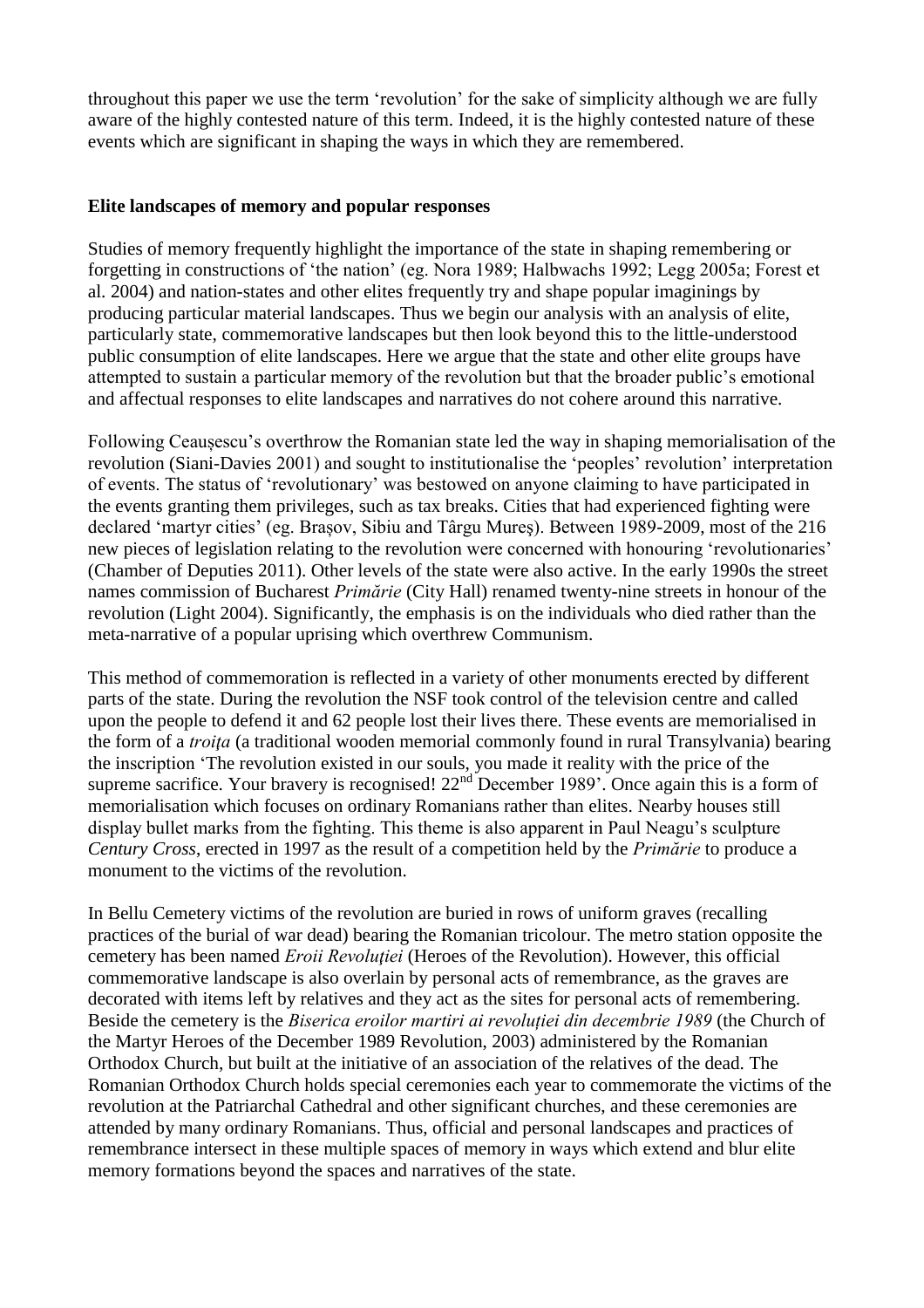Another elite actor in the commemoration of the revolution is the Romanian Army. Although initially implicated in the repression in Timișoara, the army played a pivotal role in the revolution by switching sides and has thus subsequently positioned itself as the guardian of the ideals of the revolution. The NSF was keen to retain the army's support and so in January 1991 released funding to the Ministry of Defence to commemorate fallen military personnel (*Monitorul Oficial* 1991). One key memorial is located at Bucharest's international airport where 49 soldiers were killed in a 'friendly-fire' incident. This marble monument features individual memorials to each soldier and a central memorial bearing the inscription: 'To our country speak this truth: we were where we were told to be'. This memorial commemorates those who died as a result of a tragic mistake that occurred within the chaos of the revolution, rather than the overthrow of the Ceauşescu regime. The Army also maintains a gallery in the National Military Museum including a memorial inscribed with the names of the soldiers who died and regular services of remembrance are held here. Displays show uniforms, military paraphernalia from December 1989, a 'revolutionary' Romanian flag (with the emblem of the communist republic cut out of its centre) and photographs from the revolution with captions such as 'In defence of the Revolution, Bucharest 1989' and 'The army is with us', representing the role of the army as supporters of the revolution.

Thus multiple elites have actively shaped a complex set of memorial practices. However, it is the state that has been the most powerful actor involved in shaping memorial landscapes in Bucharest, and we now turn to their efforts and popular responses to them. The NSF swiftly set about creating an official commemorative landscape. *Piata Palatului* (Palace Square) was renamed *Piaţa Revoluţiei* (Revolution Square) (*România liberă* 10 January 1990), an attempt by the new regime to sanctify the place where the revolution began. As Azaryahu (1996, 2009) has argued, in a revolutionary context the renaming of urban places is a powerful political statement that something has changed, and a way for a new regime to declare its aspirations. A decree of 7 February 1990 declared Revolution Square to be a '*loc al spiritului dezinteresat, care va iesi din sfera pasiunilor politice*' (*Monitorul Oficial* 1992). This translates approximately as 'a place of the disinterested spirit, beyond the sphere of political interests', and is thus an attempt to depoliticise the 1989 events and to enshrine the official narrative of the 'people's revolution', closing down other memories.

The first official memorial was inaugurated in Revolution Square in 1990 on the initial anniversary of the revolution. This pyramid-shaped memorial bears the text 'Glory to Our Martyrs', but the monument is small-scale and sober rather than triumphant. The apex points to the balcony where Ceauşescu gave his last speech – the event that everyone can agree upon as the start of the revolution. The flowers in the monument may represent a stream of blood, again affirming the narrative of the bloody revolution in which the people rose to overthrow a tyrant.

Thus *Piaţa Revoluţiei* has thus become a site in which successive post-Ceauşescu governments have commemorated the revolution as the event which brought about the overthrow of Ceauşescu. The square has come to be associated with opposition to (and the end of) Communist Party rule (an inversion of its communist-era meanings when it was a place for Party ceremonies). In 2003, the Social Democratic Party government (the heir to the NSF with Iliescu again the state president) erected a second memorial here. As Failler (2009) suggests, state strategies of remembrance at official sites can be attempts to shield the state itself from reflecting upon its own role in traumatic events. The monument is known as the *Memorialul Renasterii* (the Memorial of Rebirth - see Figure 4.2) and the winning design was chosen by Iliescu himself. It is a much larger monument than that erected in 1990, and the memorial complex includes a short 'Avenue of Victory' leading to a 'Square of Reflection', a 'Wall of Memory' and the centrepiece of the ensemble, a 'Pyramid of Victory'. Inaugurated in August 2005, it is the central location for official ceremonies commemorating the revolution.

### FIGURE 2 HERE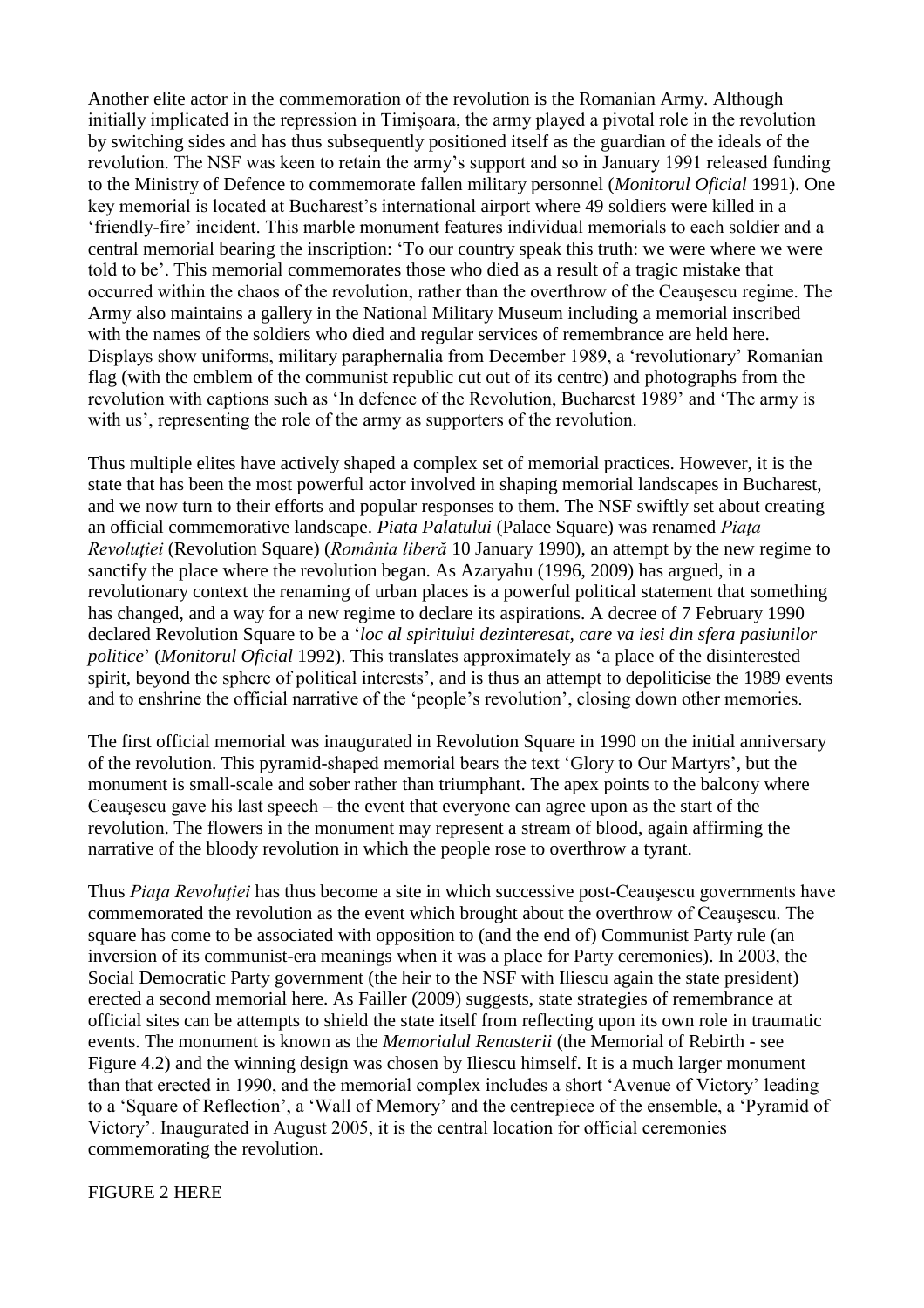However, analysis of the reception of this monument by varying elites and publics illustrates how official memoryscapes do not simply shape collective memories but can be open to different readings, subversion and/or resistance (Atkinson 2008; Legg 2005b; Forest et al. 2004; Foote and Azaryahu 2007). This was a top-down project, led by the state elite, which enjoys little popular support. The Romanian press dismissed the monument, saying it was built with taxpayers' money without public consultation. Architects and critics derided it as of little architectural merit (*Adevărul*  2005a). Organisations representing those who participated in the revolution have also rejected the monument (*Adevărul* 2005b). In fact, it is so unpopular that most of the mayoral candidates in 2008 promised to demolish it if elected (*Gândul*, 2008).

This negative response to this official memorial landscape is also reproduced more widely in the everyday personal practices of the Romanian public. In everyday discourse the monument is referred to as the *ţepușa cu cartoful* ('the stake with the potato'), or 'the impaled potato', or even just 'the potato' (see Figure 4.2). The indifference towards this memorial mirrors broader scepticism about the official narrative of the revolution and that the 'potato' is regarded as the project of a government with roots in the communist regime. This narrative parallels the argument of Forest et al. (2004) that in post-socialist regimes the public may associate state-led commemorative practices with continuity in state power from the communist period. In terms of embodied practice the monument is largely ignored by Bucharesters who rarely enter this official memorial space, even during state-led commemorative events. On the other hand, the monument is occasionally the subject of mocking graffiti. For example, stencilled graffiti around the monument state 'Monumentul erorilor', which plays on the similarity in Romanian between the words for 'heroes' and 'errors': thus 'the monument of errors' rather than 'the monument of heroes'.

Given this lack of engagement with the official site of memory it is people's unseen relationships with the state-led memorial material landscape that is significant for understanding the nature of memory formation in response to them. The state-sponsored memorials intend to construct *Piaţa Revolutei* emotionally and affectually as a solemn place of remembrance. However, few Bucharesters regard the square in this way, dismissing it as 'just a stage' and rejecting the meanings intended by the state. Here a focus on affectual, emotional and sensational responses (Thrift 2007) to the monument are significant. As one respondent stated:

It has no meaning for me. I really don't like the monument. It's a joke I have with my friends, but the only thing about it that makes me sad or uncomfortable is the marble benches [ie. trying to sit on them] (Focus group, Female, 20s).

Another stated that: 'There's nothing about it that is about respect. I don't feel sorrow...it makes me angry, actually.' (Female, 20s). While there are personal emotional and affectual responses to the monument – apathy, dislike, anger – they are very much not those intended by the state (solemnity, celebrating overthrowing Communism).

In this light the focus group discussed what would form a suitable memorial for the revolution, with one saying that:

I think the revolution should have a common monument that represents what people feel like, not some statue designed by an architect. Like a space where you can express yourself as a citizen (Female, 20s).

Here, a suitable memorial space which would allow citizens to practice their own senses of commemoration would be a very different space.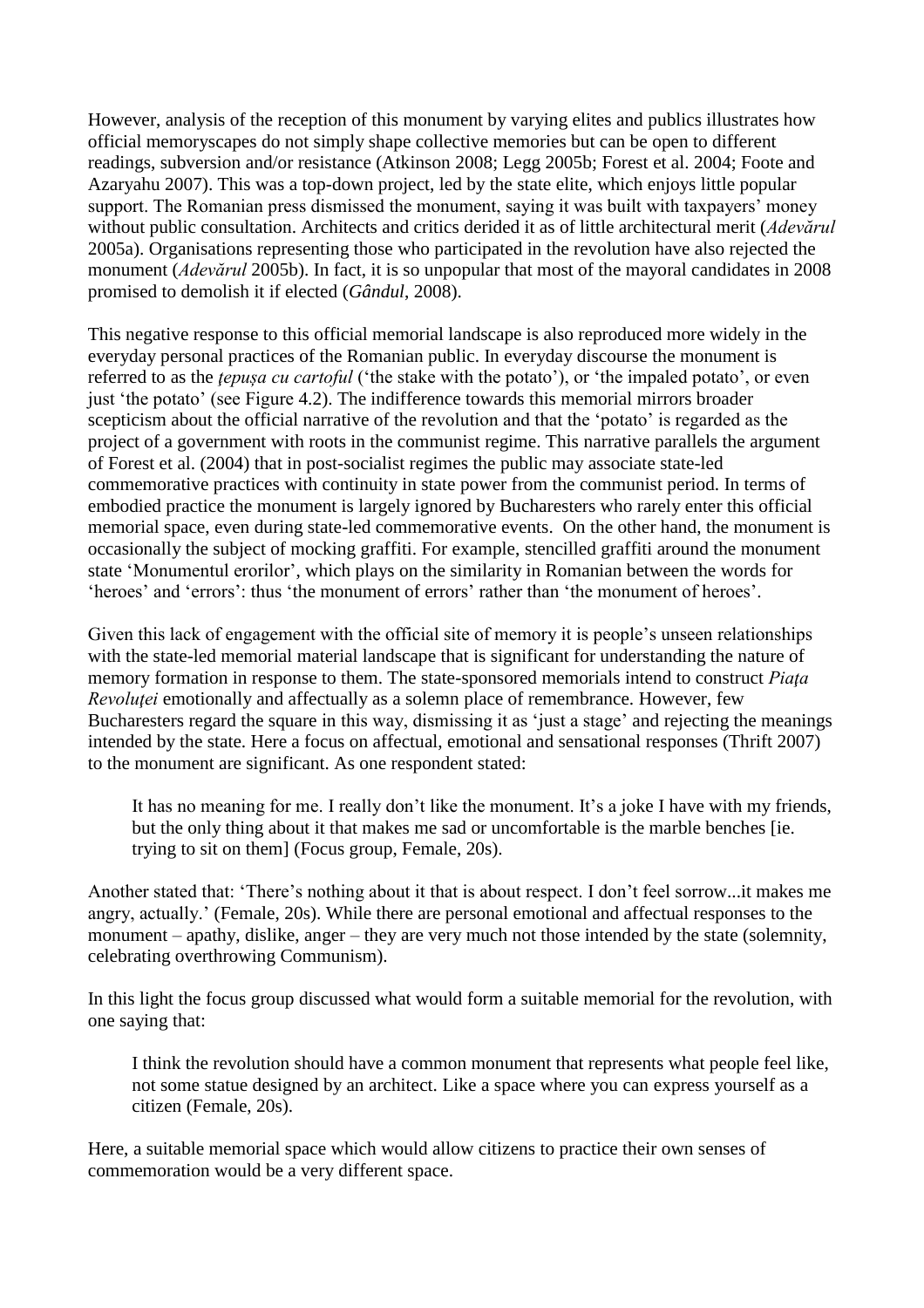Significantly, the official commemorative spaces of the revolution have not become the focus of a shared sense of public memory. Instead, they are largely treated with indifference or even explicitly rejected, illustrating what Rose-Redwood (2008) terms the performative limits of official commemorative landscapes. While elites seek to inscribe the public landscape in different ways, their efforts can be ignored or contested by citizens through myriad counter-performances of memorial spaces and the desired emotional politics is not achieved. This, then, raises questions about 'alternative' memories of the revolution embedded within different landscapes and popular practices.

#### **Alternative commemorative practices and landscapes**

Many Romanians are indifferent about the official narrative of the revolution, but agree that the individuals who died deserve remembrance, thus producing a separate memorial landscape focusing not on the 'big events' – the downfall of communism – but instead remembering those killed. Here we explore the alternative geography of these counter-memorials (Young 1992) and the differing personal performances and emotional responses underpinning these countermemories (Legg 2005a; Tabar 2007; Zerubavel 1995; Alderman 2010).

The principal site of countermemory is *Piaţa Universităţii* (University Square – see Figure 4.1). This square – and specifically a small, previously un-named area within it now called *Piaţa 21 Decembrie 1989* – has special significance. A number of people died here during the first night of the revolution and it quickly became a site of informal remembrance as Bucharesters brought wooden crosses and candles and erected improvised, ephemeral memorials (Beck 1993). It contains small and unobtrusive memorial plaques and crosses with simple inscriptions such as 'For the heroes of the Revolution, 21-22 December 1989' and 'Here they died for freedom, 21-22 December 1989'. There is nothing to identify who erected them – they represent informal, private commemorations.

In *Bulevardul Bălcescu* which runs past *Piaţa 21 Decembrie 1989* are a number of much older stone crosses, one of which has been inscribed by a local painter with the text 'To the heroes of the revolution'. A wooden cross was also erected here by a group representing revolutionaries with the blessing of the Romanian Orthodox Church. Further along the boulevard is a collection of memorials to the first victims of the revolution (Figures 4.1 and 4.3). Again, these are small, private memorials, grouped informally on the edge of a busy pavement beside a shop entrance, some of which were erected by relatives. These sites also demonstrate the performative nature of memory as they are frequently decorated with candles and flowers. On the Post Office building a plaque erected by Post Office workers to commemorate a colleague reads 'On 25 December 1989, on the fourth day of the Romanian revolution our innocent colleague was taken at only 22 years old'. All of these acts of commemoration are initiated outside the state and they inscribe a parallel set of countermemories onto the landscape. They are deliberately placed in different locations from official monuments and focus on the individuals who died rather than the revolution itself. These are deathscapes (Maddrell and Sidaway 2010) or sites of death, loss and mourning (Hallam and Hockey 2001) in which private grief is publically displayed through smaller, individual and highly personalised forms of memorialisation. Acts such as lighting candles and laying flowers constitute a form of 'commemorative vigilance' (Nora 1989) performed by ordinary Bucharesters, acts which involve a more sensual and tactile engagement with sustaining memory than the efforts of state institutions which are largely centred on conventional monumental structures.

### FIGURE 3 HERE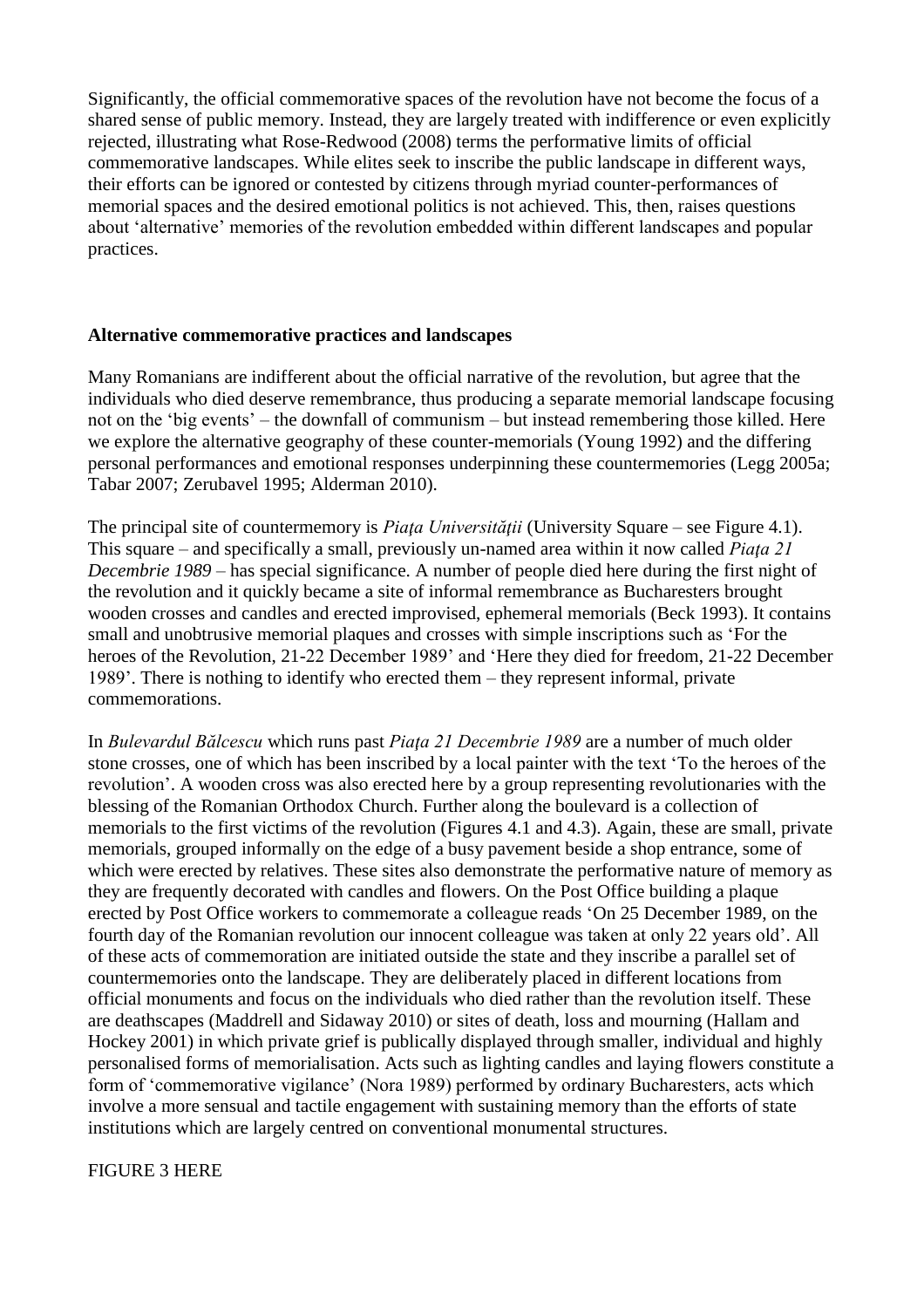However, *Piaţa Universităţii* was also the site of further events which reinforce these countermemories. In 1990 it was apparent that the NSF was dominated by former Communists*.*  When it announced its intention to stand in the 1990 elections students and young people set up a protest camp in *Piaţa Universităţii*. The NSF won convincingly and Iliescu was elected president with 85% of the vote provoking further protest. In response, thousands of miners were brought to Bucharest on chartered trains and told that Romania's new democracy was under attack from anarchists, deviants and foreign agents. On reaching University Square they attacked the protesters and ransacked the University, with most of the brutal violence occurring in *Piaţa 21 Decembrie 1989*. Officially seven people died but the actual total is believed to be in the hundreds. This shocking event (the *Mineriadă* or 'Miners' Rage') demonstrated that the post-Ceauşescu regime was as willing as its predecessor to use violence.

Unsurprisingly, the state has made no attempt to commemorate these events. However, the square has become the most significant site of countermemory in the capital and it contains a diverse range of memorials to the young people killed in the *Mineriadă*. The university building in *Piaţa 21 Decembrie 1989* bears a memorial plaque with the inscription 'Here students and lecturers fought for freedom and civil rights in December 1989 and April-June 1990'. The Architecture School opposite was also the site of spontaneous and personal commemoration as it was extensively graffitied with protest slogans throughout the 1990s (this was cleared in 2001 when the Social Democratic Party, successor to the NSF, was in power). In the centre of *Piaţa 21 Decembrie 1989* is a metal cross erected by a local artist, Constantin Popescu. Writing on the cross states that it is 'for the anti-communist heroes' and invites passers-by to place a flower in memory of those who died, a practice which is entirely non-state led. The cross is regularly cared for and repainted, apparently by the painter himself.

*Piaţa Universităţii* – and in particular *Piaţa 21 Decembrie 1989* – is an informal but powerful site of countermemory which directly challenges and subverts official narratives, reminding ordinary Bucharesters that the deaths of December 1989 did not bring about the desired political change (Antonovici 2009). What happened in June 1990 further challenged the official state narrative of a 'people's revolution'. This is a place that has far more emotional resonance for the people of Bucharest than *Piaţa Revoluţiei.* As one focus group participant stated:

For me the area around University Square is more powerful...[The graffiti on the Architecture School building] should have been left. That would have been a better monument than the 'impaled potato'. So a better monument would not even need to be a monument. There are bullet holes in the walls of the National Museum of Art. That is a better monument (Male, 20s).

In the popular imagination there is a distinction between the official commemorative landscape of *Piaţa Revoluţiei* and the informal memoryscape of *Piaţa Universităţii*. The latter is inseparable in public memory from resistance to communism and post-1989 neo-communism. This is reflected in people's embodied performance of these spaces. In contrast to the formal, disciplined and staged ceremonies that unfold in *Piaţa Revoluţiei*, in *Piaţa Universităţii* people perform memory in a much more mundane, everyday and informal way (such as laying flowers). As a result the affectual atmospheres of remembrance are entirely different in each space, representing a diversity of postconflict landscapes of affect (Navaro-Yashin 2009, 2012).

The post-Ceauşescu state has always had an ambivalent relationship with *Piata Universităţii*, particularly when former Communists were in power. However, apart from removing graffiti there have been no attempts by the state to reinscribe the meaning of the square or to intervene with these alternative, personal acts of commemoration. This tension between official and popular memory was apparent during the  $20<sup>th</sup>$  anniversary of the revolution in 2009 when official ceremonies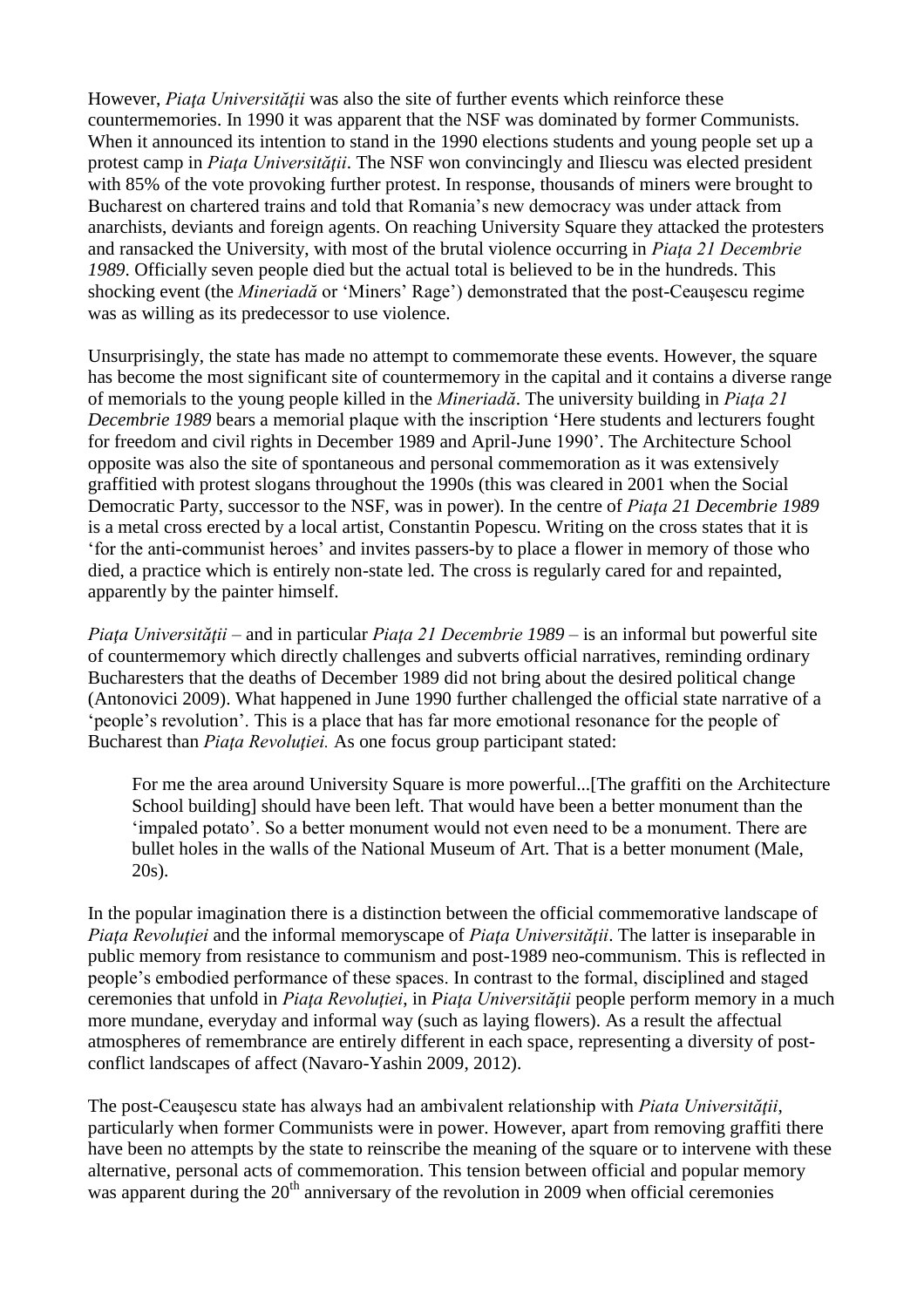unfolded in *Piaţa Revoluţiei*, but it was in *Piata Universităţii* that revolutionaries and Bucharesters gathered to remember.

### **Countermemory beyond landscapes and sites of commemoration**

Countermemories of the revolution are also formulated beyond both official and personal commemorative landscapes, illustrating the wider production of memory throughout society in more quotidian and mundane spaces (Atkinson 2007, 2008). Here, memory is psychological and embodied (Legg 2005a), and commemoration is an individual process within a broader social construction of memory (Boym 2001). In this section we explore the nature of these countermemories as personal memories, but how they are shaped by wider social processes within different spaces such as the family or mediatised and virtual spaces.

Within the focus groups, when asked if their families would do anything special to mark the anniversary of the revolution, one respondent highlighted this lack of engagement with official processes, saying 'Not really. *They know*. They don't have to do anything special...' (Male, 20s). Memory is thus formed and sustained through internalised and often individualised practices: as this respondent said 'We might light a candle, or something'. This point was also discussed by several of the focus group respondents (emphasis added):

I wasn't involved in the revolution, but you are aware, but *in the back of your mind*, because you know that if it wasn't for the revolution we wouldn't be living as we do now, but it doesn't matter in the way that you would celebrate it. *It's personal, it's inside us* [general agreement]. I see it in a very symbolic way, the revolution means a step towards freedom, towards being what we are today (Male, 20s).

Another commented on how it was important that their memories of the revolution functioned in this way:

I don't like to see it on the news. It makes me sick if there's any cynicism about it. If I saw any sign of it being 'commercialised', that would be it. *It's something that's personal, that's inside me, and that's how I think about it* (Female, 20s).

Here there is an explicit rejection of any attempt by the state or media to take control of and shape narratives of the revolution. Thus memories of the revolution are more the product of a population shaping their individual memories rather than the outcome of state-led processes of memory formation. However, memory is differentiated among different generations. Some young people retain direct memories of things that happened during December 1989, though at the time they were shaped by interaction with their families and of course were seen from the perspective of a child. For example:

At the time I was in Bucharest with my parents. I remember my mum moving the furniture onto the window ledge [to stop bullets] and crying because my father was out on the streets (Female, 20s)

We were living in Ploiesti. My parents were watching TV and it stopped and we realised that the revolution was really happening. My parents were happy but scared... (Male, 20s)

However, there is a generation born after the revolution which does not have any direct memories but nevertheless are able to narrate postmemories or re-memories (Hirsch 1996; Tolia-Kelly 2004),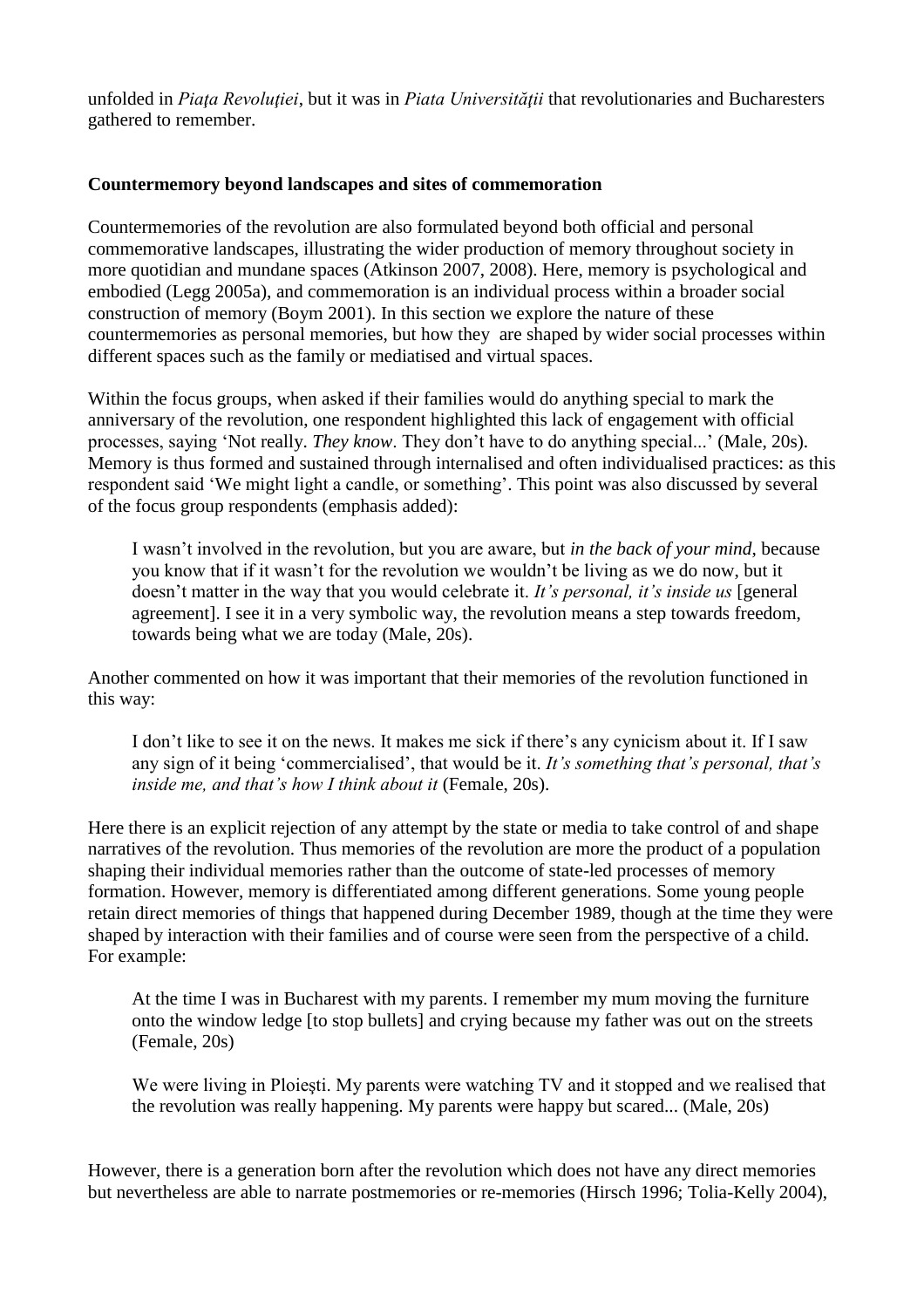which illustrate the trans-generational shaping of memory (Adelman 1995; Weingarten 2004). As the focus group discussed their memories of the revolution, it became obvious that they were shaped by different forms of interactions within different families:

My parents don't have a problem. If I ask a question they answer it. But it is not a topic which comes up a lot. My neighbours used to discuss it, how it wasn't a Christian thing to shoot [the Ceauşescus] on Christmas Day... (Female, 20s).

My grandfather always talks about it, he is passionate about history (Female, 20s).

The transgenerational construction of individual memory and re-/postmemory thus varies considerably in relation to family dynamics, with different family members exhibiting different degrees of willingness to remember, or forget.

These re-/postmemories among younger people are also highly mediatised (van Dijck 2007, 2008; LeMahieu 2011). Younger people 'encounter' the revolution through the education system, television, documentaries and books in ways which shape their understandings and memories:

I remember after the Communist period there were many documentaries about the revolution. And there are many books. And now they are trying to write the truth about it (Male, 20s).

Usually in December there's something on TV around that time. And they say 'this happened' and they retell that story (Female, 20s).

However, younger generations' memories are additionally mediated by the development of new technologies, especially the Internet. As van Dijck (2008: 70) argues 'embedded in networked systems, pictorial memory is forever distributed, perpetually stored in the endless maze of virtual life'. Virtually distributed representations of the revolution are key in shaping younger people's memories:

And of course there's YouTube and whoever wants to can see those movies and Ceauşescu's last speech (Male, 20s).

There are many internet versions of Ceauşescu's last speech and the crowd turning on him, which have received millions of views.

The mediated nature of memories among this generation was strikingly illustrated when the focus group members unanimously claimed to remember the execution of the Ceauşescus, even though they probably never actually saw it. The execution was shown repeatedly on television (to demonstrate the Ceauşescus really were dead) and the footage can be viewed on internet sites such as Youtube. The graphic violence of their execution is ingrained into young peoples' memories because of its traumatic content, a form of memory that is sometimes referred to as 'flashbulb memories' (Kensigner and Shacter 2009):

…when they shot the Ceauşescus, I still have that 'screenshot' in my mind. I don't know if I saw it later or I still have it in my mind from that period. My parents were discussing if it is normal or not to kill him on Christmas Day (Female, 20s)

I remember the video of the shooting. They were scared. And they shot them even after they were dead. They kept shooting. It was horrible (Female, 20s).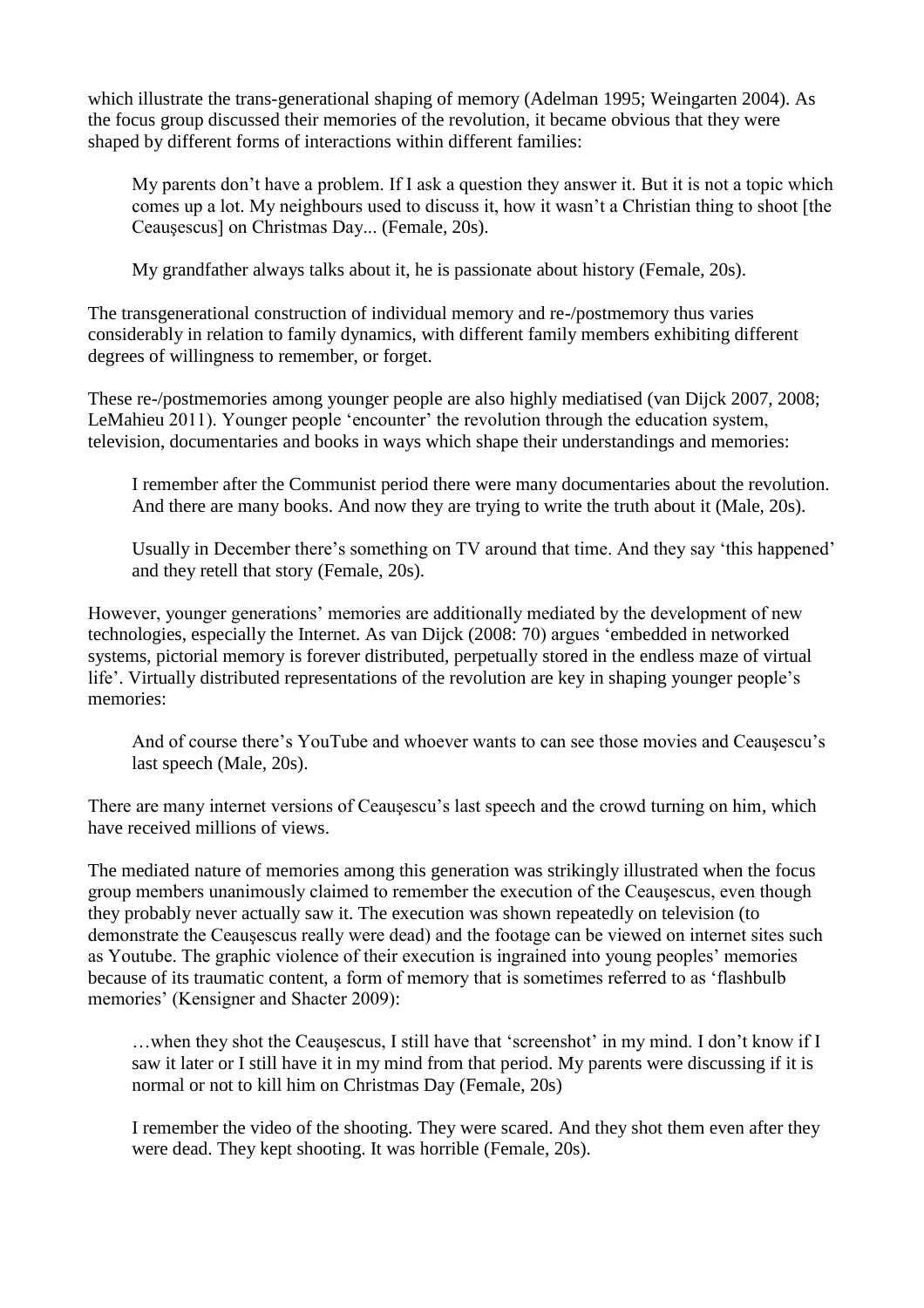However, these responses indicate that, although they hold strong memories of this event, it was difficult for these younger people to untangle them from subsequent media exposure, complicating the relationship between media and memory:

Q: did you see the image of the shooting on TV?

...[general confusion among the group]...I don't know if I saw it at the time. I don't know if it was broadcast on TV. They were lying on the floor with the blood flowing, and their eyes open... (Female, 20s).

Thus there is not a simple linear relationship between distributed digital representations and memory formation. van Dijck (2008) argues that digital technology loosens the control of individuals (and, by extension, elites) to maintain power over how images are manipulated and framed in public contexts such as the Internet, a process heightened by the democratisation of memory (Atkinson 2008) in the post-socialist context. Digital music and video technologies allow younger generations to mutate iconic images into new representations of the past which inform their memories in different ways. As one focus group respondent said 'There's even a music remix using Ceauşescu's last speech. It's art...it's turning into art' (Male, 20s).

For example, a remix by DJ RA7OR samples part of the televised speech where Ceauşescu repeatedly shouts to the crowd 'Alo! Tovarăşi! Aşezaţi-vă liniştiţi!' ('Hello! Comrades! Everyone be quiet!'). The iconic image of Ceauşescu's last speech has been reworked within youth culture in a way which frames the remembrance of the revolution quite differently, which illustrates that 'memory products…invite subversion or parody, alternative or unconventional enunciations (van Dijck 2007: 7).

Thus, for most Romanians the formation of memories of the revolution does not occur through official commemorative landscapes but instead is personal and shaped in the quotidian space of the home through mundane interactions with their families, and during leisure activities where they interact with mediatised memory products which are consumed and reproduced in complex ways. Here memory is less bounded and more fluid and continually reconstituted (Atkinson 2008).

The existence of these diverse individualised, institutionalised, transgenerational and mediated countermemories has important implications for how personal and public memory formation interacts with official attempts to commemorate the revolution as the foundation myth for a 'new' Romania (Boia 2002). In official discourse the revolution is the event that symbolises the end of communism. In this sense the state has attempted to mobilise remembrance of the revolution within nation-building strategies as part of creating an 'imagined community' (Anderson 2006). However, countermemories of the revolution work in a very different way - the revolution is remembered in terms of respect and sympathy for those individuals who died but with few specifically national resonances. For example, a focus group respondent said:

You celebrate the National Day because it's something that you understand and everybody does it, but the revolution doesn't have that meaning (Female, 20s).

Thus the celebration by the state of a national day has resonance but attempts to use memories of the revolution for this purpose do not work. Another focus group respondent illustrated this when he gestured to the pub sound system playing the Michael Jackson song 'Thriller' and said: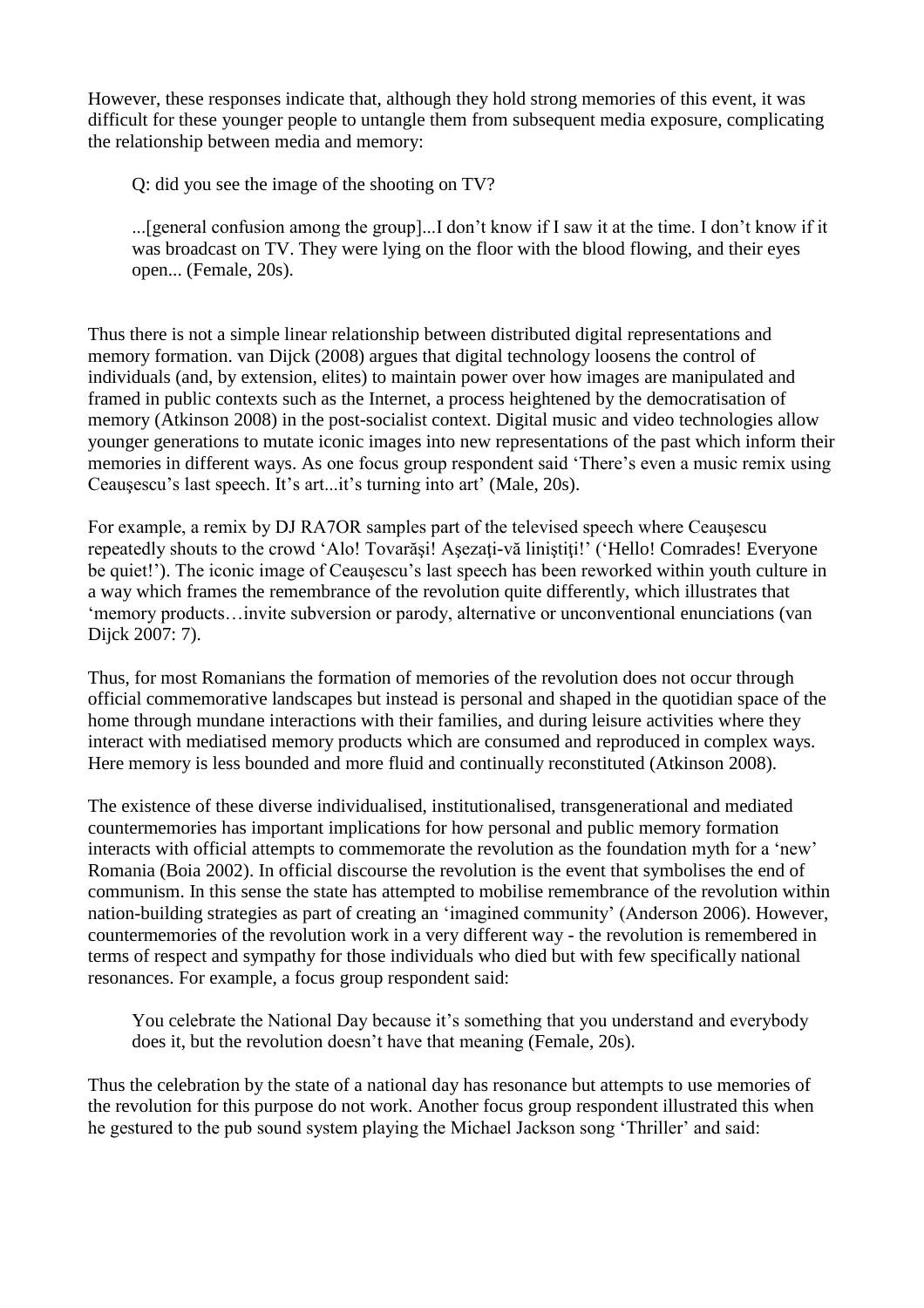...like, it's more important that Michael Jackson died [general laughter]...yeah, actually it is, that's something everyone talks about...if the media made the revolution more 'trivial' then maybe everyone would talk about it too (Male, 20s).

The contested nature of the revolution, and the way that it is remembered by Romanians of all ages, means that it is difficult for the state to generate and sustain a coherent memory of the revolution to underpin new myths of '*the* nation'. Instead, people's everyday practices and popular traditions (Edensor 2002) do not reinforce the state's narrative. These various sites of countermemory thus function to 'rebut the memory schema of a dominant class' (Legg 2005a: 181).

# **Conclusion**

As Alderman (2010: 90) notes, places of memory narrate history through selective processes of remembering and forgetting, leaving 'what is defined as memorable as…open to social control, contest and renegotiation'. In this chapter we have explored how different elites and publics have engaged in the 'work' of memory in quite different ways which demand an understanding based on interrogating the entanglement of material landscapes and objects, embodied performances and rituals, atmospheres and emotional and affective responses. In the Romanian case these entanglements were shaped by the contingencies of local and national events and social and political changes.

Post-socialist memory formation is shaped by people's experience of national variants of statesocialism and one legacy is a mistrust of the 'public' sphere and politics (Nadkarni, 2012; Gille, 2012). Decades of state-sponsored attempts to shape memory in support of political projects have produced post-socialist societies which may feel little affiliation with elite visions of the nation and this feeling maybe stronger in societies with more traumatic experiences of Communism. Furthermore, post-socialist societies may question attempts by new regimes to suggest a 'clean break' with the past if they perceive elements of continuity rather than change in political power structures (Forest and Johnson, 2002; Gille, 2012). In the Romanian context Popescu-Sandu (2012) suggests that such a situation provokes a 'paralysis' in politicizing memory and follows Boia's (2002) notion of a 'mythological blockage' of proper consideration of Romania's past.

Romania's exit from state-socialism in 1989 was highly complex politically and – unusually for the former Eastern Europe – was marked by violent conflict. Memories of these events have been shaped by strong political continuities from the Communist period, combined with the rapid adoption among Romanian citizens of the 'stolen revolution' version of events, reinforced by the subsequent violence of the *Mineriadă*. In this context memories of the revolution have developed in a very particular way, with popular memories being associated with an alternative and separate geography of sites and landscapes, a rejection of official narratives and landscapes, and a subsequent formation of memory in a variety of different places beyond the reach of the disciplining state. Rather than seeing these as two opposing sets of memories, however, it is important to see them as alternative strategies of memory which exist because of how they work against each other.

There is little doubt that the Romanian state and allied institutions (such as the Orthodox Church) will continue to commemorate the revolution, which in turn will retain its importance as the fundamental element of the official foundation myth of the post-Communist Romanian nation. Events such as the fiftieth anniversary of the revolution will be extensively celebrated. However, there are other drivers of post-Communist Romanian identity, not least integration with Europe. As far as the alternative and counter-memories sustained among the general population, these will be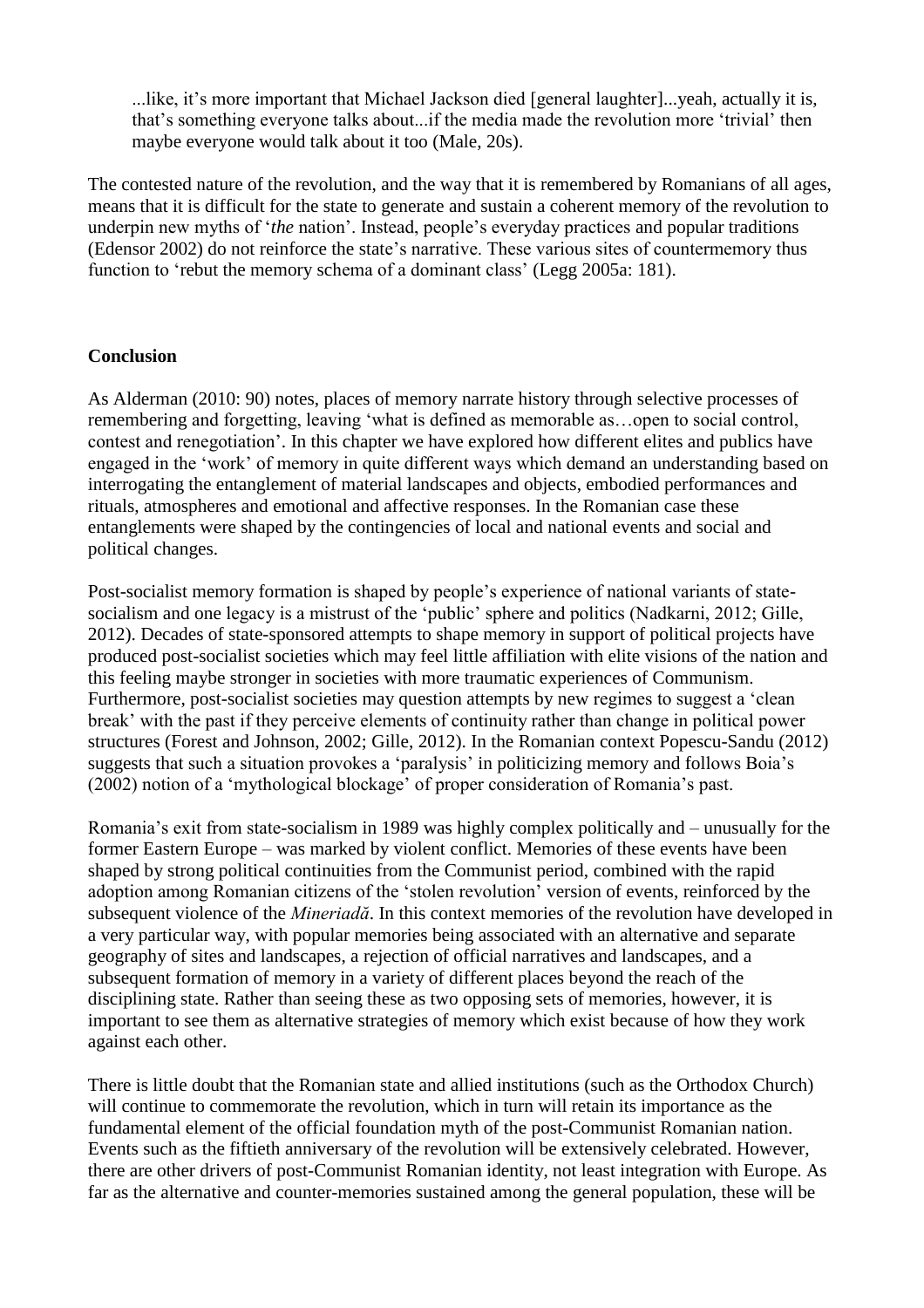sustained by an increasingly older generation and may not be taken up by younger generations, though young people (students in particular) still maintain recognition and pride in those events, and whenever there is a protest young people head to *Piata Universităţii*, which is becoming a site of protest more than a site of memory. The interaction of the affective qualities of public space and memory is a constantly evolving process.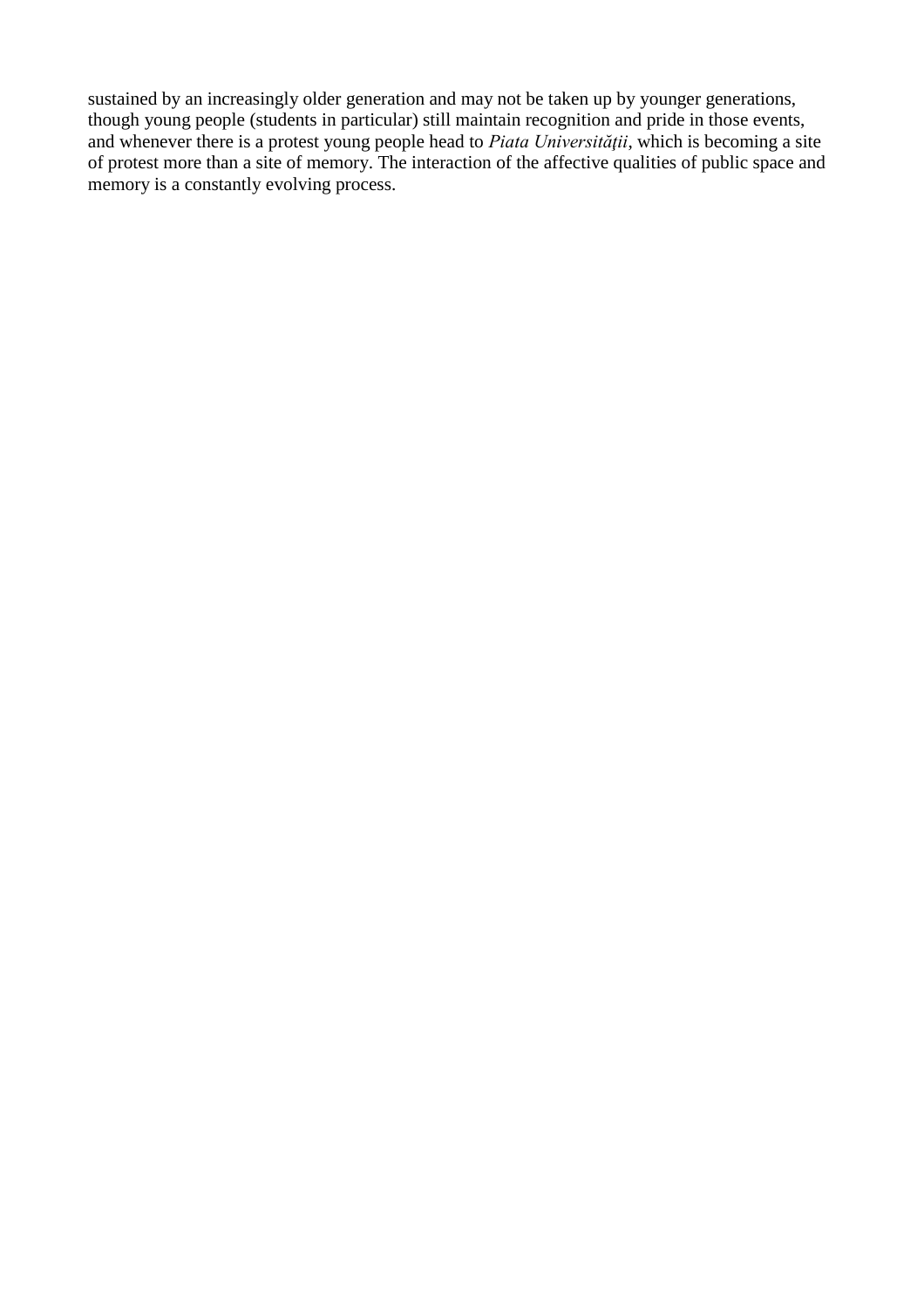# **References**

*Adevărul*, 2005a. Ţepușa cu cartof, o nouă statuie înfiptă în asfaltul Capitalei, 20 June, 1.

*Adevărul*, 2005b. Cartoful din Piața Revoluției – o țeapă de 56 miliarde de lei trasă de Răzvan Theodorescu, 6 July 2005, 16.

Adelman, A., 1995. Traumatic memory and the intergenerational transmission of Holocaust narratives. *Psychoanalytic Study of the Child*, 50, 343-367.

Alderman, D.H., 2010. Surrogation and the politics of remembering slavery in Savannah, Georgia (USA). *Journal of Historical Geography*, 36, 90-101.

Anderson, B., 2009. Affective atmospheres. *Emotion, Space and Society*, 2 (2), 77-81.

Anderson, B. and Harrison, P., (2010) The Promise of Non-Representational Theories. *In:* P. Harrison and B. Anderson, ed. *Taking-Place: Non-Representational Theories and Geography*. Farnham: Ashgate,  $1 - 36$ .

Antonovici, V., 2009. Piaţa Universităţii – loc memorial? *Sfera Politicii*, 17, 94-99.

Atkinson, D., 2007. Kitsch geographies and the everyday spaces of social memory. *Environment and Planning A*, 39, 521-540.

Atkinson, D., 2008. The heritage of mundane places. *In*: B. J. Graham and P. Howard, eds. *The Ashgate research companion to heritage and identity*. Aldershot: Ashgate, 381-96.

Azaryahu, M., 1996. The power of commemorative street names. *Environment and Planning D: Society and Space*, 14, 311-330.

Azaryahu, M., 2009. Naming the past: The significance of commemorative street names. *In*: L.D. Berg and J. Vuolteenaho, eds. *Critical Toponymies: The Contested Politics of Place Naming*. Ashgate: Farnham, 53-67.

Beck, S., 1993. The struggle for space and the development of civil society in Romania, June 1990. *In*: H. G. DeSoto and D. G. Anderson, eds. *The Curtain Rises: Rethinking Culture, Ideology and the State in Eastern Europe*. New Jersey: Humanities Press, 232-65.

Boia, L., 2002. *Istorie și mit în conștiința românească*. (3rd edition). București: Humanitas.

Boym, S., 2001. *The future of nostalgia*. New York: Basic Books.

Chamber of Deputies, 2011. Database of Romanian legislation, www.cdep.ro

Edensor, T., 2002. *National identity, popular culture and everyday life*. London: Berg.

Failler, A., 2009. Remembering the Air India Disaster: memorial and counter-memorial. *Review of Education, Pedagogy, and Cultural Studies*, 31, 150-76.

Foote, K.E., and Azaryahu, M., 2007. Toward a geography of memory: geographical dimensions of public memory and commemoration. *Journal of Political and Military Sociology*, 35, 125-44.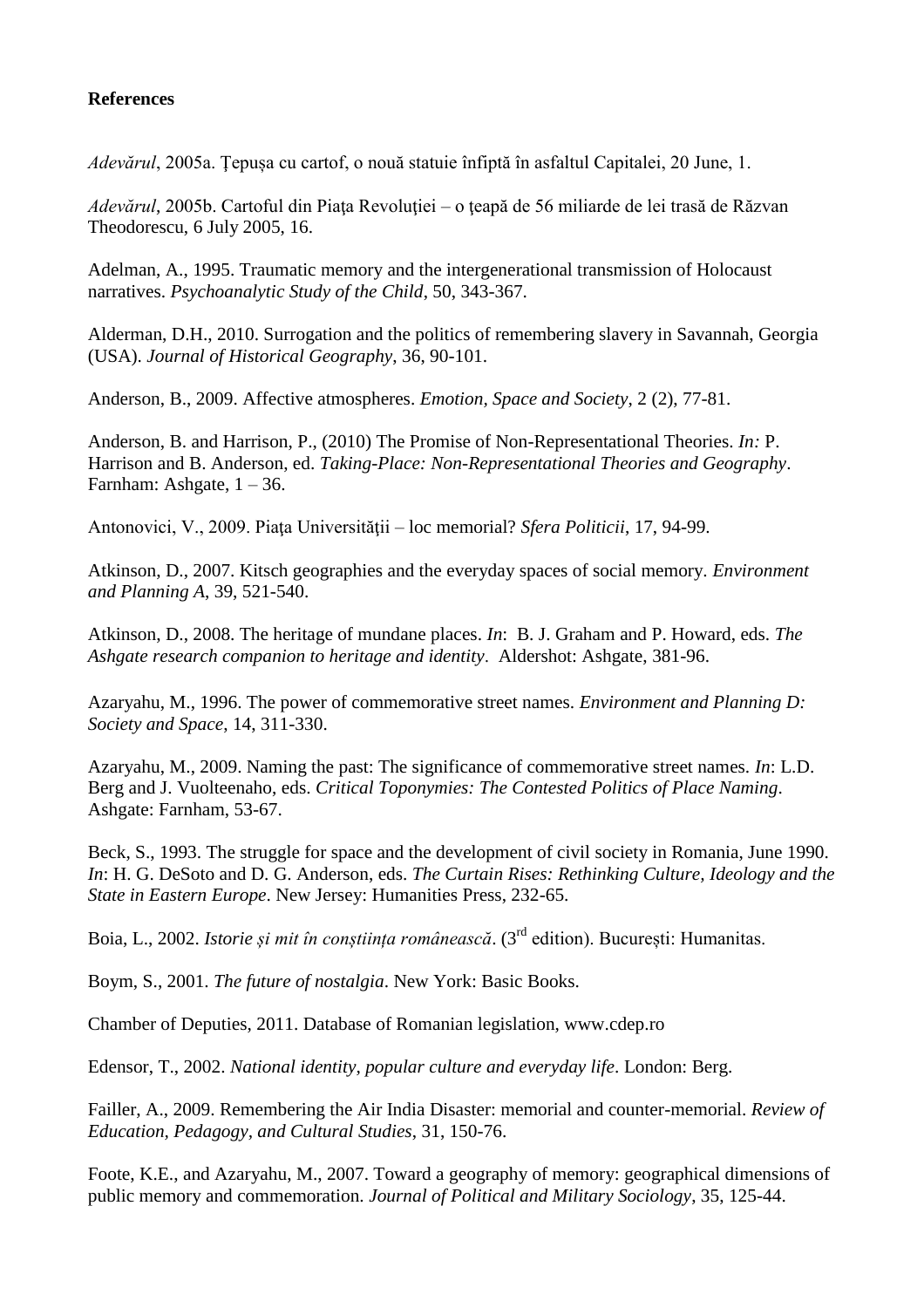Forest, B., and Johnson, J., 2002. Unravelling the threads of history: Soviet-era monuments and post-Soviet national identity in Moscow. *Annals of the Association of American Geographers*, 92, 524-47.

Forest, B., Johnson, J., and Till, K., 2004. Post-totalitarian national identity: public memory in Germany and Russia. *Social & Cultural Geography*, 5, 357-80.

*Gândul*, 2008. "Teapa" din Piața Revoluției sare în ochii candidaților, 21 May. Accessed from www.gandul.info on 5 Nov 2010.

Gille, Z., 2012. Postscript. *In*: M. Todorova and Z. Gille, eds. *Post-Communist Nostalgia*. Oxford: Bergahn Books, 278-89.

Halbwachs, M., 1992. *On collective memory.* Chicago: University of Chicago Press.

Hirsch, M., 1996. Past lives: postmemories in exile. *Poetics Today*, 17, 659-86.

Hallam, E. and Hockey, J. 2001. *Death, memory and material culture*. Oxford: Berg.

Legg, S., 2005a. Sites of counter-memory: the refusal to forget and the nationalist struggle in Colonial Delhi. *Historical Geography*, 33, 180-201.

Legg, S., 2005b. Contesting and surviving memory: space, nation, and nostalgia in *Les Lieux de Mémoire*. *Environment and Planning D: Society and Space*, 23, 481-504.

LeMahieu, D.L., 2011. Digital memory, moving images and the absorption of historical experience. *Film & History*, 41, 82-106.

Light, D., 2004. Street names in Bucharest 1990-1997: exploring the modern historical geographies of post-socialist change. *Journal of Historical Geography*, 30, 154-72.

Lorimer, H., 2005. Cultural geography: the busyness of being 'more-than representational'. *Progress in Human Geography*, 29 (1), 83-94.

Maddrell, A., and Sidaway, J.D., eds., 2010. *Deathscapes. Spaces for death, dying, mourning and remembering*. Farnham: Ashgate.

Monitorul Oficial, 1991. Hotărâre nr 3 din 5 ianuarie 1991 privind finantarea şi realizarea de catre Ministerul Apararii Nationale, a unor lucrari comemorative pentru cinstirea eroilor cazuti in Revolutia din Decembrie 1989, Nr 7 (15 January).

Monitorul Oficial, 1992. Hotarire nr. 125 din 7 Februarie 1990 privind unele masuri pentru marcarea memoriei eroilor Revolutiei din 22 Decembrie 1989, Nr 148, 30 June 1992. Downloaded from http://www.cdep.ro/pls/legis/legis\_pck.frame on 9 March 2010.

Nadkarni, M., 2012. "But it's ours": nostalgia and the politics of authenticity in post-socialist Hungary. *In*: M. Todorova and Z. Gille, eds. *Post-Communist Nostalgia* Oxford: Bergahn Books, 190-214.

Navaro-Yashin, Y. 2009. Affective spaces, melancholic objects: ruination and the production of anthropological knowledge. *Journal of the Royal Anthropological Institute*, NS 15, 1-18.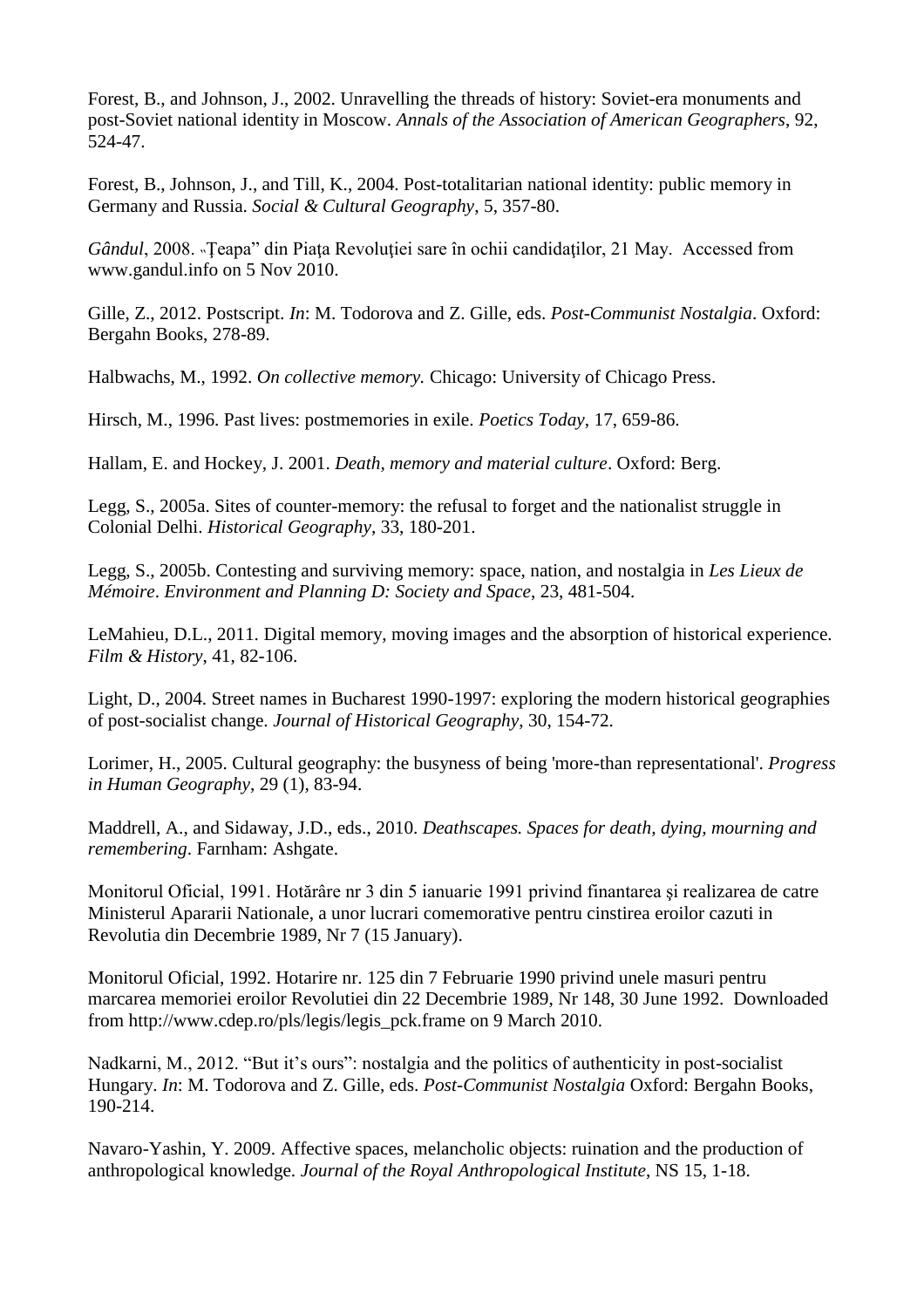Navaro-Yashin, Y. 2012. *The make-believe space: affective geography in a post-war polity*. London: Duke University Press.

Nora, P., 1989. Between memory and history: les lieux de mémoire. *Representations*, 26, 7-25.

Popescu-Sandu, O., 2012. "Let's all freeze up until 2100 or so": nostalgic directions in post-Communist Romania. *In*: M. Todorova and Z. Gille, eds. *Post-Communist Nostalgia*. Oxford: Bergahn Books, 113-28.

*România liberă*, 1990. Pentru comemorarea eroilor revoluţiei, 10 January, p. 10.

Rose-Redwood, R., 2008. "Sixth Avenue is now a memory": Regimes of spatial inscription and the performative limits of the official city-text. *Political Geography*, 27, 875-94.

Kensinger, E.A., and Schacter, D.L. 2006. Reality monitoring and memory distortion: effects of negative, arousing content. *Memory & Cognition*, 34(2), 251-60.

Siani-Davies, P., 1996. Romanian Revolution or Coup d'état? A theoretical view of the events of December 1989. *Communist and Post-Communist Studies*, 29, 453-65.

Siani-Davies, P., 2001. The revolution after the revolution. *In*: D. Light and D. Phinnemore, eds. *Post-Communist Romania: Coming to Terms with Transition*. Basingstoke: Palgrave, 15-34.

Siani-Davies, P., 2005. *The Romanian Revolution of December 1989*. Ithica: Cornell University Press.

Sislin, J., 1991. Revolution betrayed? Romania and the National Salvation Front. *Studies in Comparative Communism*, XXIV, 395-411.

Tabar, L., 2007. Memory, agency, counter-narrative: testimonies from Jenin refugee camp. *Critical Arts*, 21, 6-31.

Thrift, N., 1996. *Spatial Formations*. London: Sage.

Thrift, N., 2004. Intensities of feeling: Towards a spatial politics of affect. *Geografiska Annaler*, 86(B), 57-78.

Thrift, N., 2007. Non-Representational Theory: Space, Politics, Affect. London: Routledge.

Tismaneanu, V., 2003. *Stalinism for All Seasons: A Political History of Romanian Communism*. Berkeley: University of California Press.

Tolia-Kelly, D., 2004. Locating processes of identification: studying the precipitates of re-memory through artefacts in the British Asian home. *Transactions of the Institute of British Geographers*, 29, 314-29.

van Dijck, J., 2007. *Mediated memories in the digital age*. Stanford, CA: Stanford University Press.

van Dijck, J., 2008. Digital photography: communication, identity, memory. *Visual Communication*, 7, 57-76.